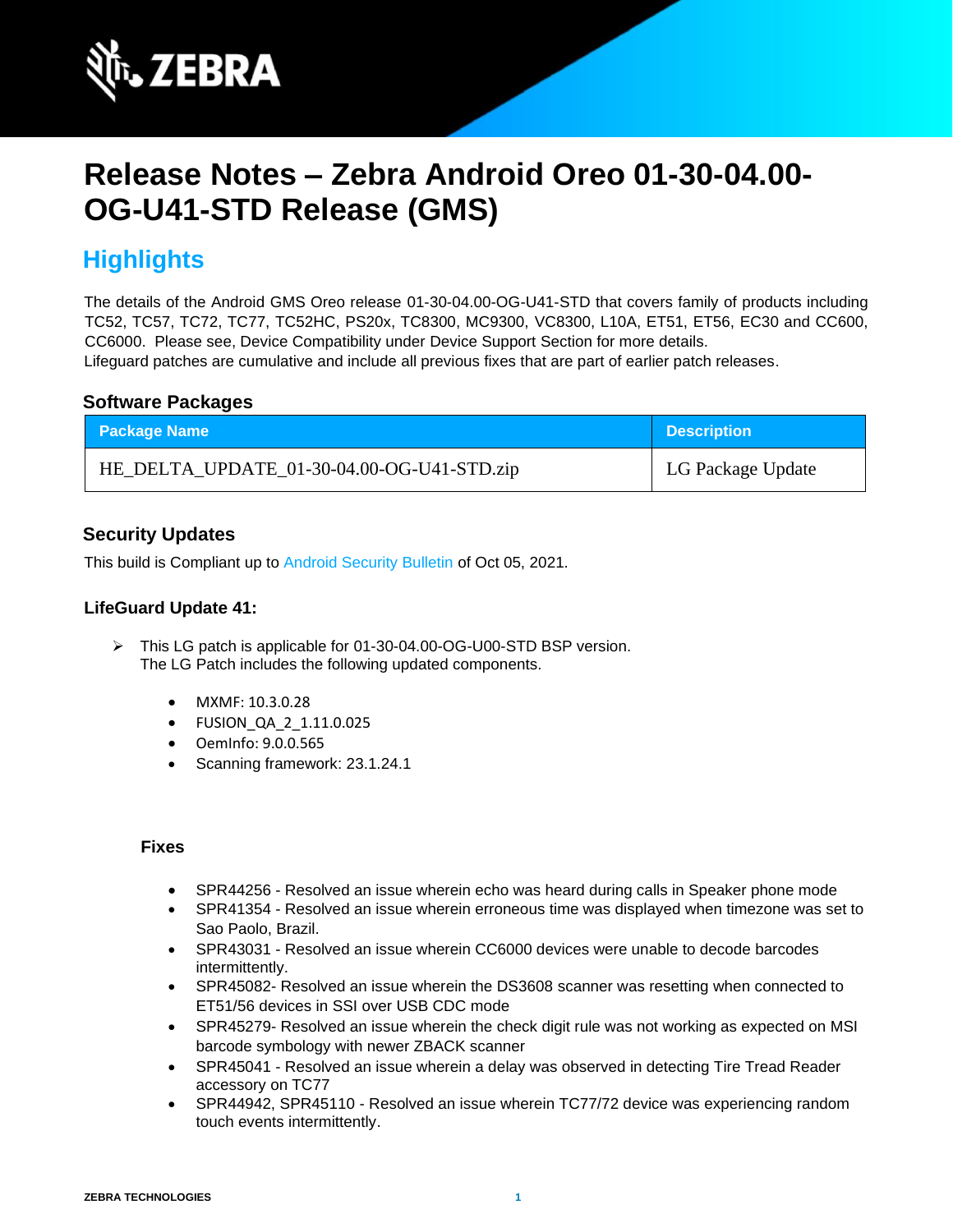

• SPR44889 - Resolved an issue wherein NFC "Reset to Factory defaults" option was not working in later Oreo releases.

#### **Features**

- Added BLE battery support for TC52 and TC57 devices.
- Added support for WLAN Front End Module 45868 on TC72, TC77, ET51, ET56, EC30, PS20, TC52, TC57, L10, TC83, MC93, CC600, CC6000 and VC83 devices.
- Added support for BT Module 22545 on TC72, TC77, TC52 and TC57 devices.
- Added support in OemInfo for WIFI MAC, WIFI AP MAC, ETHERNET MAC and grant read access to applications signed with updated Zebra OEM keys

#### **LifeGuard Update 36:**

➢ This LG patch is applicable for 01-30-04.00-OG-U00-STD BSP version.

#### **Fixes**

• SPR45273 - Patched the use-after-free security vulnerability which could allow code execution and local elevation of privilege to the kernel from an untrusted application.

#### **LifeGuard Update 35:**

- ➢ This LG patch is applicable for 01-30-04.00-OG-U00-STD BSP version. The LG Patch includes the following updated components.
	- MXMF: 10.3.0.27
	- FUSION\_QA\_2\_1.11.0.024
	- PTT Express 3.1.54

- SPR41003 Resolved an issue wherein BluParrot headset connected to ET51 was picking up voice from a farther distance.
- SPR43683 Resolved an issue where USB to Serial Port converter was not working on a 3rd party cradle.
- SPR43148 Resolved an issue where configuring WLAN Channels in range format through OEMConfig use to fail.
- SPR43770/SPR43773 Resolved an issue wherein a framework reset was observed intermittently.
- SPR43429/SPR43802 Resolved an issue wherein OS update initiated through StageNow immediately after boot use to fail intermittently
- SPR41910 Resolved an issue wherein first touch was not working correctly after resume
- SPR41881 Resolved an issue wherein a permission that was not supported originally on a OS was not regranted to application upon newer OS update that supported those permissions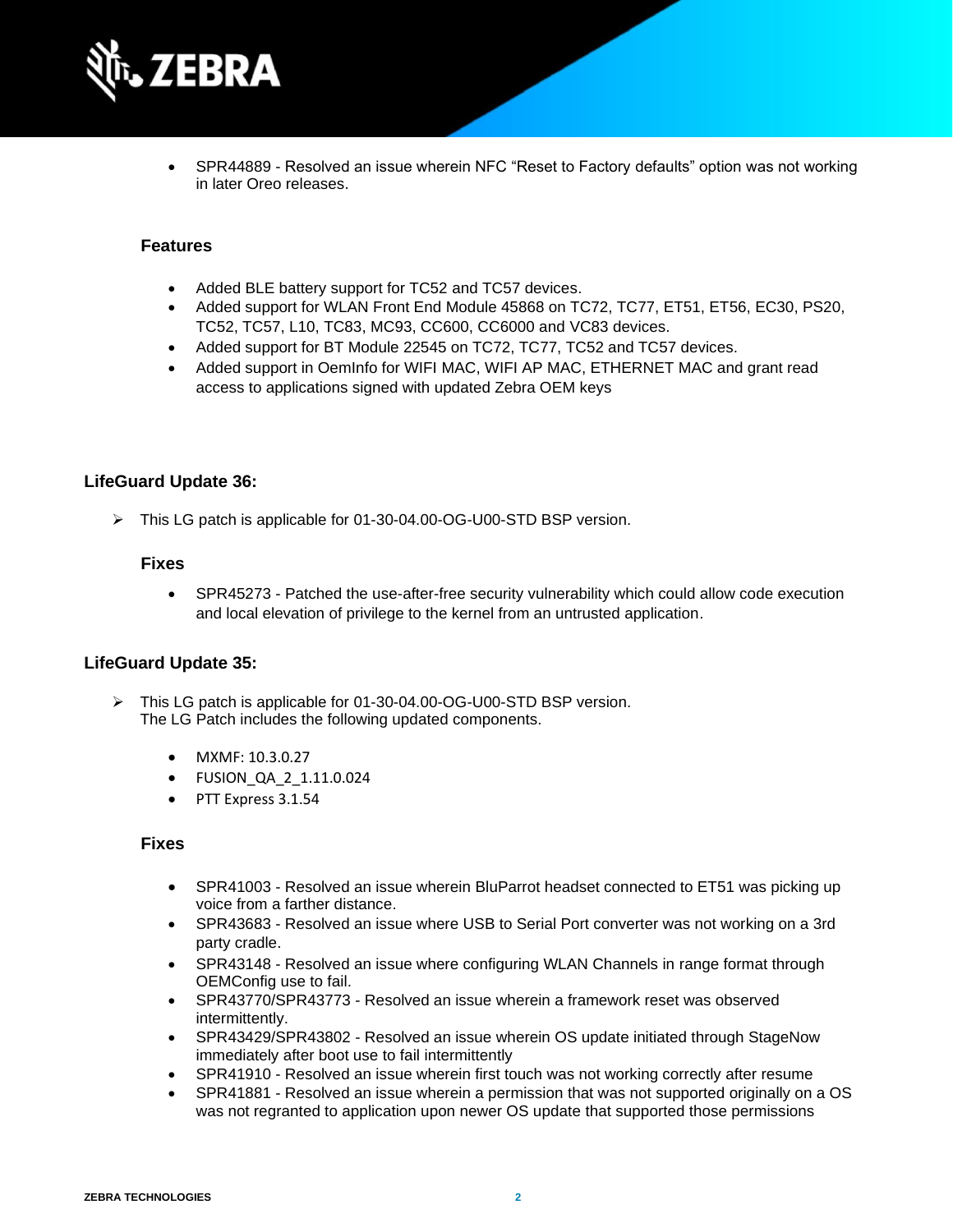

- SPR 44252 Resolved an issue where PTT calls would sometimes not terminate with the release of the button.
- SPR44031 Resolved an issue wherein random touch events were getting generated without end user touching the screen.
- Added fix for multiple vulnerability issues with respect to Fragmentation and Forging attacks.

- Added support for SHT4x humidity Sensor on MC93.
- Added support for LSM6DSM Gyroscope/accelerometer Sensor on MC93, TC8300, and PS20 devices.

#### **LifeGuard Update 32 (Released for ET51 and ET56 only):**

- ➢ This LG patch is applicable for 01-30-04.00-OG-U00-STD BSP version. The LG Patch includes the following updated components.
	- Scanning framework: 23.1.23.0

#### **Fixes**

• SPR41882: Resolved an issue where we were Unable to provision device using QR code with EXTRA\_PROVISIONING\_WIFI\_PROXY\_HOST and EXTRA\_PROVISIONING\_WIFI\_PROXY\_PORT.

#### **Features**

• Added support for Zebra Integrated Scanner Frame SKU's ET51CE-G21E-SFA6, ET51CE-G21E-SFNA, ET51CE-G21E-SFIA and ET51CE-L21E-SFCN, that supports the Zebra PL5000 decoder, which replaces the Zebra PL3307 decoder.

#### **LifeGuard Update 31:**

- ➢ This LG patch is applicable for 01-30-04.00-OG-U00-STD BSP version. The LG Patch includes the following updated components.
	- MXMF: 10.3.0.24/ OSX: QCT.81.8.26.23
	- FUSION\_QA\_2\_1.11.0.021\_O

- SPR43012 Resolved an issue wherein USB based bin file staging was intermittently not working.
- SPR41623 Resolved an issue where TC52 was displaying incorrect magnetometer values
- Added a feature to handle the network issue of ARP Requests not getting response from backend network.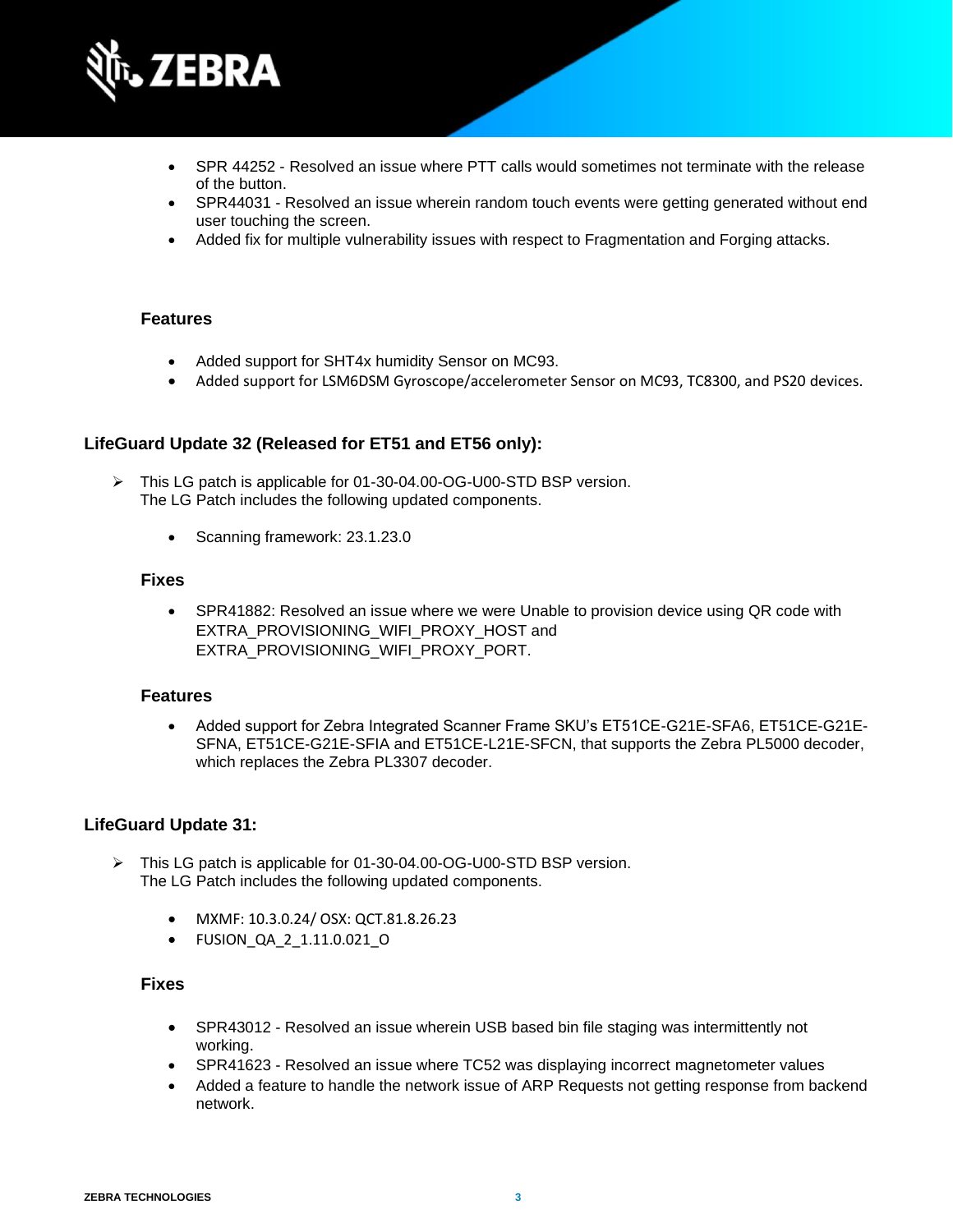

- Added a feature to detect low RSSI conditions and scenarios and allow device to do quick recovery from the low RSSI state.
- Added support for LSM6DSM Gyroscope/accelerometer Sensor on TC72/TC77, TC52/57 devices.

#### **LifeGuard Update 25 (Not released for ET51, ET56, TC52, TC57, TC52HC):**

- ➢ This LG patch is applicable for 01-30-04.00-OG-U00-STD BSP version. The LG Patch includes the following updated components.
	- MXMF: 10.3.0.24/ OSX: QCT.81.8.26.21
	- Scanning Framework: 23.1.22.0
	- OemInfo: 9.0.0.331

#### **Fixes**

- SPR40428: Resolved an issue where the display backlight was not turning on after resuming or turning on the device.
- SPR41891: Resolved an issue where the WLAN profile is permanently disabled when wrong credentials are entered.
- SPR41635: Updated the APN details for Telefonica operator.
- SPR41911: Resolved an issue where the MX TouchMgr 'protector' param (Screen Protector (checkbox)) would not set the value to "false".
- SPR43144: Fixed an issue wherein Microsoft PowerApps installation was failing.
- SPR41763: Resolved an issue where intermittently Airplane mode was enabled after an improper Battery Swap.
- SPR40216: Resolved an issue where the Torch Mode light intensity was too high when turned on for a longer time.

#### **LifeGuard Update 20 (Released for ET51 and ET56 only):**

- ➢ This LG patch is applicable for 01-30-04.00-OG-U00-STD BSP version. The LG Patch includes the following updated components.
	- DataWedge 8.2.211
	- StageNow 5.1.0.1
	- EMDK 9.0.3.3003
	- MXMF: 10.3.0.18/ OSX: QCT.81.8.25.21
	- Scanning framework: 23.01.22.00

- SPR41440: Added support to retrieve logs when device goes into rescue party mode.
- SPR40468: Resolved an issue wherein some part of barcode data was getting lost when used along with DS3678 in HID mode.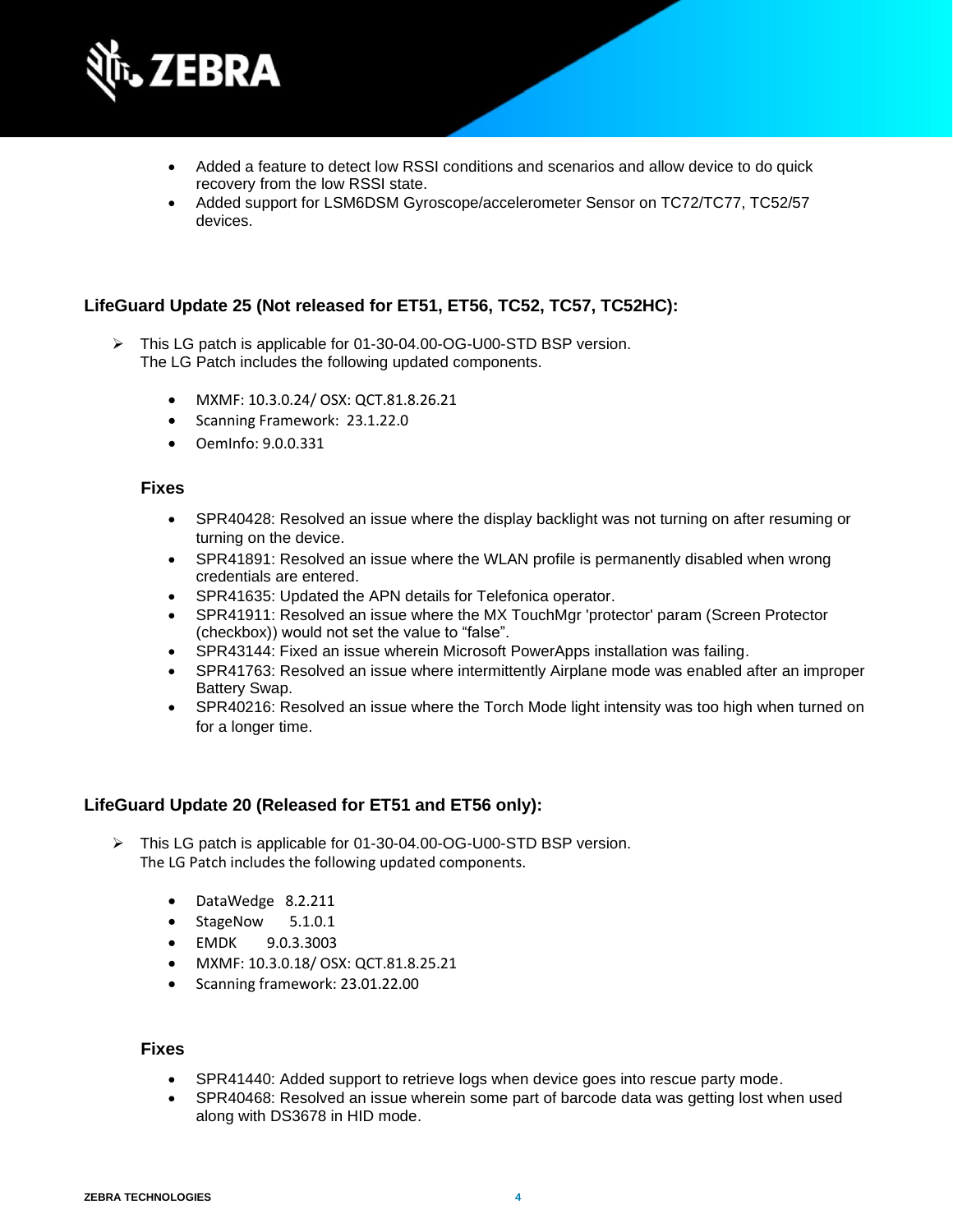

- SPR39238: Updated Chromium browser to v85 for AOSP BSP only to resolve same site cookie vulnerability.
- SPR40219: Resolved an issue wherein MSI barcodes were not getting decoded.
- SPR40672: Resolved an issue wherein CTRL key was not able to be suppressed using stage Now in VC83.
- SPR40400: Resolved an issue wherein WWAN was disconnecting at high temperatures.
- SPR41037: Updated the APN details for Movistar operator.
- SPR41038: Updated the APN details for Telenor operator.
- SPR40859: Resolved an issue wherein frequent drops in LTE data drop was being reported.
- SPR41400: Resolved an issue wherein key remapping was not working for CTRL and other advanced key modifiers using OemConfig.
- SPR40906/SPR40819: Resolved an issue wherein 7-bit ASCII encoded data matrix code was not getting decoded.
- SPR41116: Resolved an issue wherein user was unable to configure Code128 Ignore FNC4 param from Datawedge on ET51, ET56 with Integrated scanner.
- SPR41056: Resolved an issue where device boots with the active SIM card the message popup shows "No SIM detected"
- Resolved an issue where device failed to perform sim slot switching and crashed.

- Added support for Zebra Scanner Expansion Back ZBK-ET5X-10SCN7-02, ZBK-ET5X-8SCN7- 02, that supports the SE4770 scan engine.
- Added support for Multibarcode feature Read only specific barcodes
- Added support in OemInfo to allows customer applications and sideloaded applications to read BTMAC address.
- Added support for SAM Bridge FW Version in Settings App.
- Added support for A/B Streaming Update.
- Added support for enabling custom features with CustomFeatureCSP
- Added support to clear the list of Bluetooth paired devices.
- Added support for Illumination Brightness parameter for SE4710 & SE4750 Scan Engines.
- Added support for Feature based Zebra software Licensing support for Enterprise Browser.
- Added Support "Wake up and Scan" on Trigger Press

#### **LifeGuard Update 19 (Not Released for ET51 and ET56):**

- ➢ This LG patch is applicable for 01-30-04.00-OG-U00-STD BSP version. The LG Patch includes the following updated components.
	- DataWedge 8.2.211
	- StageNow 5.1.0.1
	- EMDK 9.0.3.3003
	- MXMF: 10.3.0.18/ OSX: QCT.81.8.25.21

- SPR41440: Added support to retrieve logs when device goes into rescue party mode.
- SPR40468: Resolved an issue wherein some part of barcode data was getting lost when used along with DS3678 in HID mode.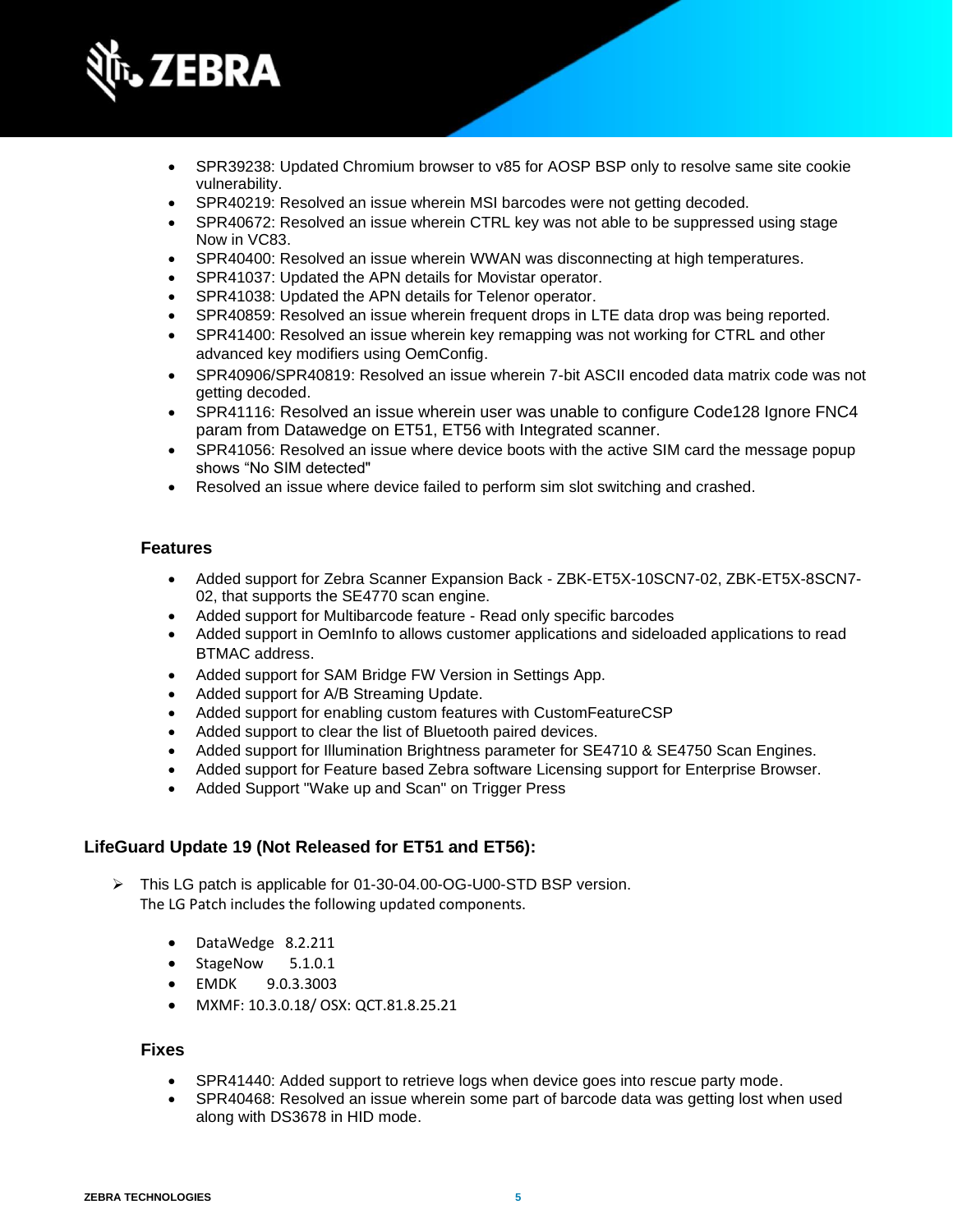

- SPR39238: Updated Chromium browser to v85 for AOSP BSP only to resolve same site cookie vulnerability.
- SPR40219: Resolved an issue wherein MSI barcodes were not getting decoded.
- SPR40672: Resolved an issue wherein CTRL key was not able to be suppressed using stage Now in VC83.
- SPR40400: Resolved an issue wherein WWAN was disconnecting at high temperatures.
- SPR41037: Updated the APN details for Movistar operator.
- SPR41038: Updated the APN details for Telenor operator.
- SPR40859: Resolved an issue wherein frequent drops in LTE data drop was being reported.
- SPR41400: Resolved an issue wherein key remapping was not working for CTRL and other advanced key modifiers using OemConfig.
- SPR40906/SPR40819: Resolved an issue wherein 7-bit ASCII encoded data matrix code was not getting decoded.
- SPR41116: Resolved an issue wherein user was unable to configure Code128 Ignore FNC4 param from Datawedge on ET51, ET56 with Integrated scanner.
- SPR41056: Resolved an issue where device boots with the active SIM card the message popup shows "No SIM detected"
- Resolved an issue where device failed to perform sim slot switching and crashed.

- Added support for Multibarcode feature Read only specific barcodes
- Added support in OemInfo to allows customer applications and sideloaded applications to read BTMAC address.
- Added support for SAM Bridge FW Version in Settings App.
- Added support for A/B Streaming Update.
- Added support for enabling custom features with CustomFeatureCSP
- Added support to clear the list of Bluetooth paired devices.
- Added support for Illumination Brightness parameter for SE4710 & SE4750 Scan Engines.
- Added support for Feature based Zebra software Licensing support for Enterprise Browser.
- Added Support "Wake up and Scan" on Trigger Press

#### **LifeGuard Update 15:**

- ➢ This LG patch is applicable for 01-30-04.00-OG-U00-STD BSP version. The LG Patch includes the following updated components.
	- DataWedge 8.2.48
	- StageNow 5.0.0.1
	- EMDK 8.2.4.2804
	- MXMF: 10.2.0.25/ OSX: QCT.81.8.25.20

- SPR39478: Resolved an issue wherein user was unable to change the touch mode functionality such as" Stylus, Glove and Finger" using stagenow.
- SPR 40289: Resolved an issue wherein TC52 was intermittently loosing audio connectivity with HS3100.
- SPR40078: Resolved an issue wherein EC30 was performing BLE packet advertisement on incorrect power level when the MAX set level.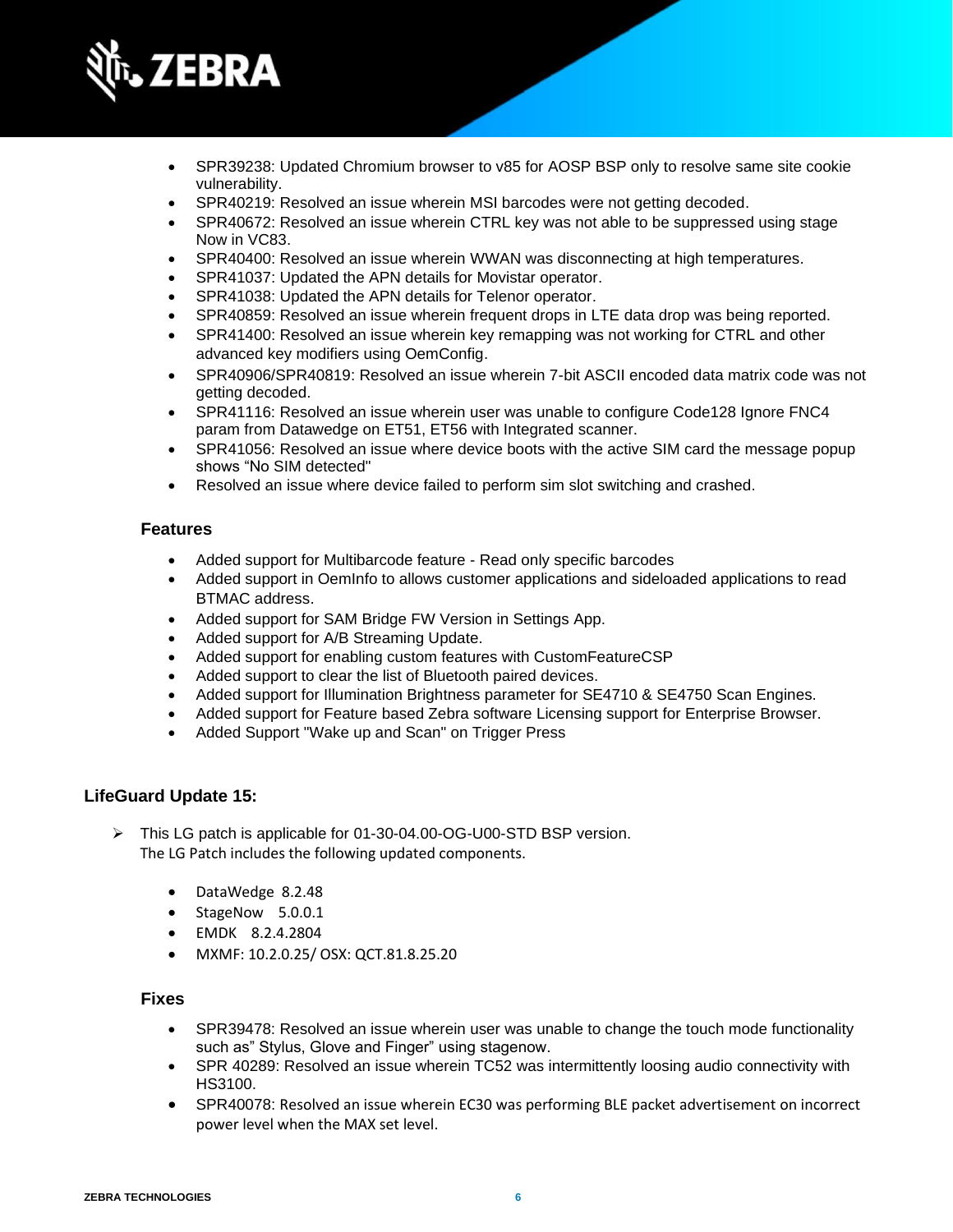

- SPR39982: Fixed an issue wherein isVerifyAppsEnabled api was returning false though it was enabled from settings.
- SPR40301: Resolved an issue where Webview does not load intermittently after Enterprise Reset with GMS-Restricted persistent profile.
- SPR39795: Resolved an issue wherein timestamp was missing in dotcode scanned data.
- SPR40025: Removed the ImagerMode options from Datawedge as it is not supported.
- SPR40770: Standardized the Thermal mitigation response for TC57
- SPR40602: Resolved an issue wherein WFW Manager CSP was returning coverage view config error.

- Added support for Edge-detect Document Capture
- Add support for Signature presence checking with anchor barcode image capture.
- Add UI support for Enterprise NFC.
- Added support for 802.11k Link and Beacon Measurement
- Provided additional option for the user to change the touch panel mode configuration from Power Menu without going into settings menu once it is enabled using the csp file.
- Added Support for Trusted Device Pairing and Single Pairing feature over Bluetooth
- Integration of Custom Feature CSP to add ability to suppress USB permissions pop-up notification
- Added support for AR1337 camera on TC52, TC57, TC72, TC77, MC93, TC83 devices (Refer Point 3 in NOTE section fo[r More Info\)](#page-11-0)
- Added software audio codec support for TC83 Rev B SKU with HW ID 651,653,654,655,656,658,659,660,661,662,664,666,667,668,669 (Refer Point 4 in NOTE section for [More Info\)](#page-11-0)
- Added support for KYPD-MC93DLA-01 and KYPD-MC93DLA-10 custom keypads on MC93
- Added feature in OemInfo to verify the signature and grant read data access to applications signed with Zebra OEM keys or MX Plugin CSP keys.
- Added feature in ZDS to receive southbound messages from FCM in Oreo devices.

#### **LifeGuard Update 13:**

- ➢ This LG patch is applicable for 01-30-04.00-OG-U00-STD BSP version. The LG Patch includes the following updated components.
	- $\bullet$  MX: 10.1.0.47
	- DataWedge: 8.1.48
	- EMDK: 8.1.9.2709
	- OSX: 81.8.25.19

- SPR40239 Resolved an issue wherein the QR code provisioning failed to work on non-camera SKUs using built-in scanner
- SPR40567 Resolved an issue wherein DataWedge used to crash upon sending enable/disable DW intent from an Application
- SPR40544 Resolved an issue wherein Connected notification was not being sent by Datawedge to the Applications when "AutoSwitch to default on event" was enabled.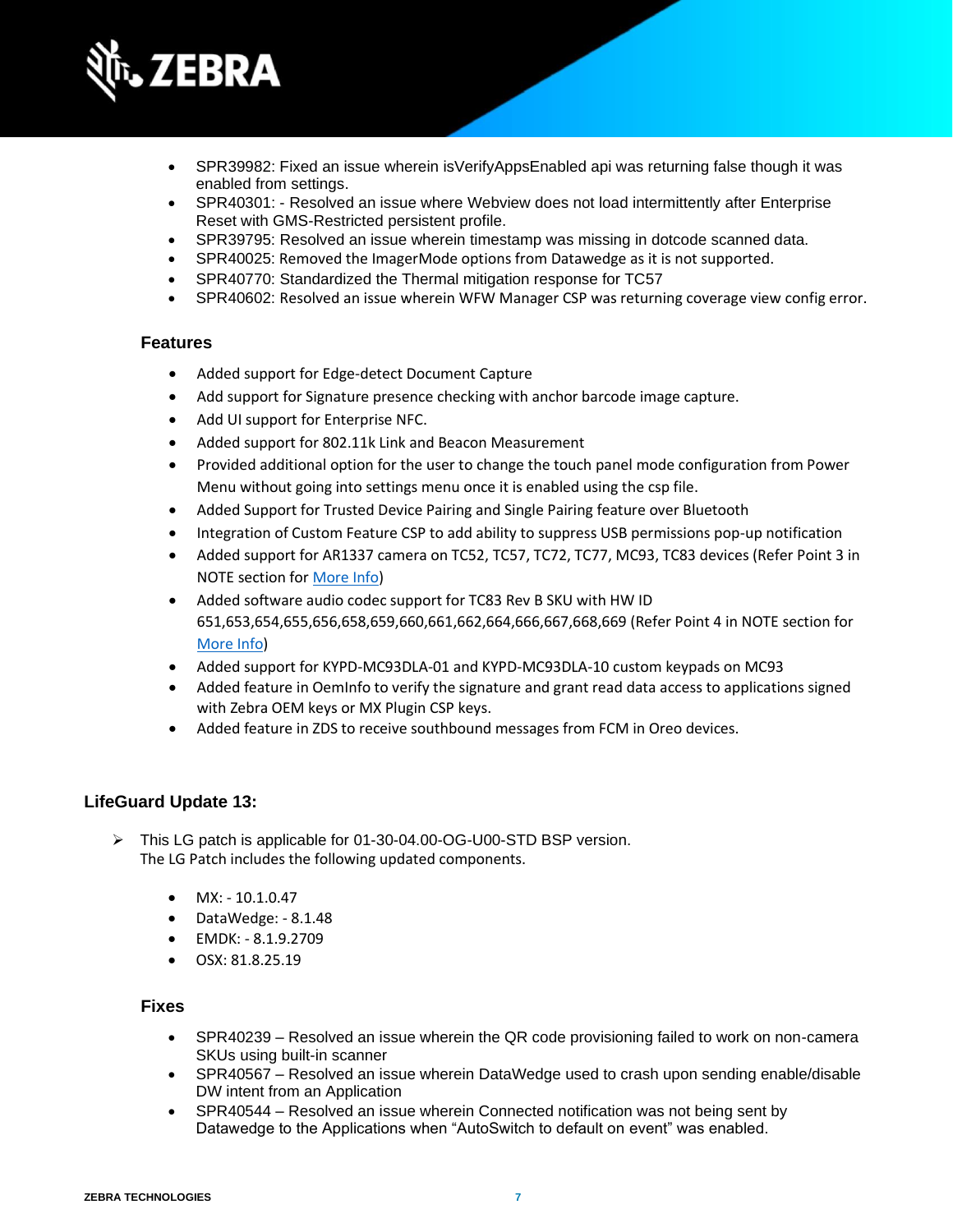

- SPR40408, SPR40771, SPR40400 Fixed an issue wherein WAN was getting turned off at very high temperatures and would turn back on after the temperature reduced by a great extent.
- SPR40500 Resolved an issue wherein the configured custom private Verizon APNs used to get reverted to defaults on updating the BSP.
- IrDA Raw mode throughput issue has been solved in this release.

#### **LifeGuard Update 12:**

➢ This LG patch is applicable for 01-30-04.00-OG-U00-STD BSP version.

#### **Fixes**

 $\triangleright$  Fixed multiple vulnerability in the QCOM SoC

#### **LifeGuard Update 11 (Only for TC72/TC77):**

➢ This LG patch is applicable for 01-30-04.00-OG-U00-STD BSP version.

#### **Features**

• Added Display timing optimization for TC72/TC77 SKUs supporting the SE4770 scan engine new display vendor devices.

#### **LifeGuard Update 10:**

➢ This LG patch is applicable for 01-30-04.00-OG-U00-STD BSP version.

#### **Fixes**

- SPR40250 Resolved an issue wherein user was unable to power off the device by clicking on the Power menu item while automation suite was running on the device.
- SPR40109 Resolved an issue wherein proxy service was getting killed after reboot.
- SPR39918 Resolved an issue wherein Phone information was being displayed upon dialing UUID code.
- SPR39868 Resolved an issue wherein Diamond key UI was showing (*/*) instead of (?) while in shifted state.
- SPR37883 Resolved an issue wherein proxy resolution fails when Java script functions are invoked.

#### **LifeGuard Update 08:**

- ➢ This LG patch is applicable for 01-30-04.00-OG-U00-STD BSP version. The LG Patch includes the following updated components.
	- $MX: -10.1.0.33$
	- DataWedge: 8.1.38
	- EMDK: 8.1.6.2706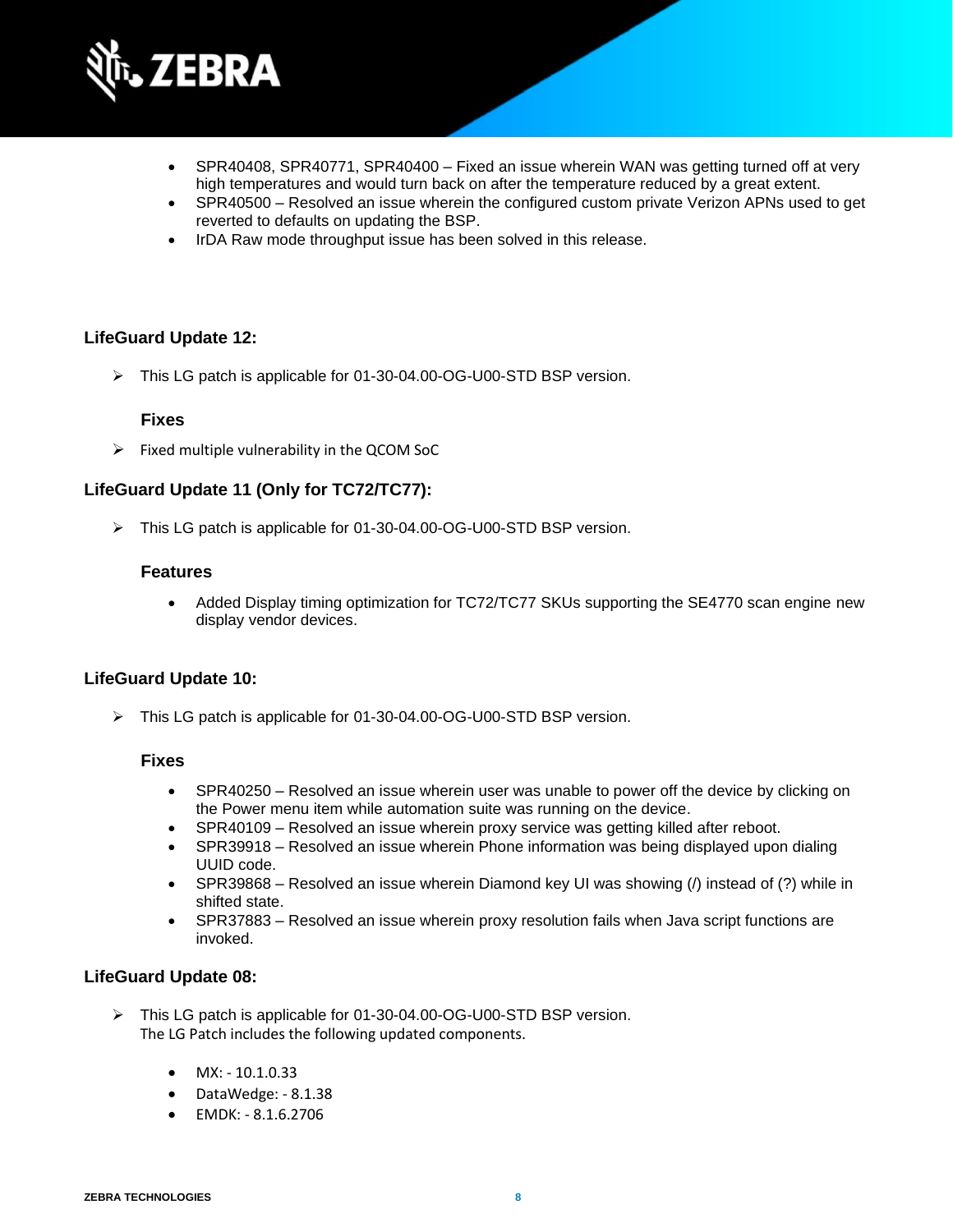

- StageNow-Client: 4.3.2.3
- MX Proxy Framework: 10.1.0.5
- Scanning Framework: 23.1.16.0
- PTT Express: 3.1.46 (Added PTT Express A la Carte license)

#### **Fixes**

- SPR39482/SPR40126 Resolved an issue wherein the check digit rule was not working as expected on MSI barcode symbology.
- SPR40076 Resolved an issue wherein scanner framework crash was seen due to incorrectly invoking of EMDK API sequence.
- SPR39819 Resolved an issue wherein an additional "Enter key" was being added in the barcode data when Datawedge ADF rule for Line feed Action Key Char was set to "Send Char" 10.
- SPR39560 Resolved an issue wherein upon performing OS updates with below 30% battery level would lead to device prompting for the device password.
- SPR39522 Resolved an issue wherein the CTRL key combination modifier functionality was not working when pressed with any other key in quick succession.
- SPR37538 Resolved an issue wherein batteries were not getting charged when placed in toaster while it used to charge in the device.
- SPR38955 Resolved an issue wherein button actions are incorrect in case user slides finger to touch screen or another on-screen button without lifting.
- SPR39924 Resolved an issue where in DNS resolution was not working as expected in ethernet interface.
- SPR40170 Resolved an issue where Bluetooth was crashing when more than 100 devices are paired.

#### **Features**

- Added support for Digimarc SDK 3.8.1
- Added support for XAPDU and SAM ATR, PPS on TC7x SAM product
- Permanently disabled Ambient Display for EC30
- Added support of Individual Wakeup source for EC30
- Added support for USB-C charging for ET51 Scanner Frame SKU

#### **LifeGuard Update 06:**

- ➢ This LG patch is applicable for 01-30-04.00-OG-U00-STD BSP version. The LG Patch includes the following updated components.
	- $MX: -10.0.5.1$
	- DataWedge: 8.0.42
	- StageNow-Client: 4.2.6.6
	- MX Proxy Framework: 10.0.1.1
	- Enterprise Browser: 2.7 (for PS20 devices only)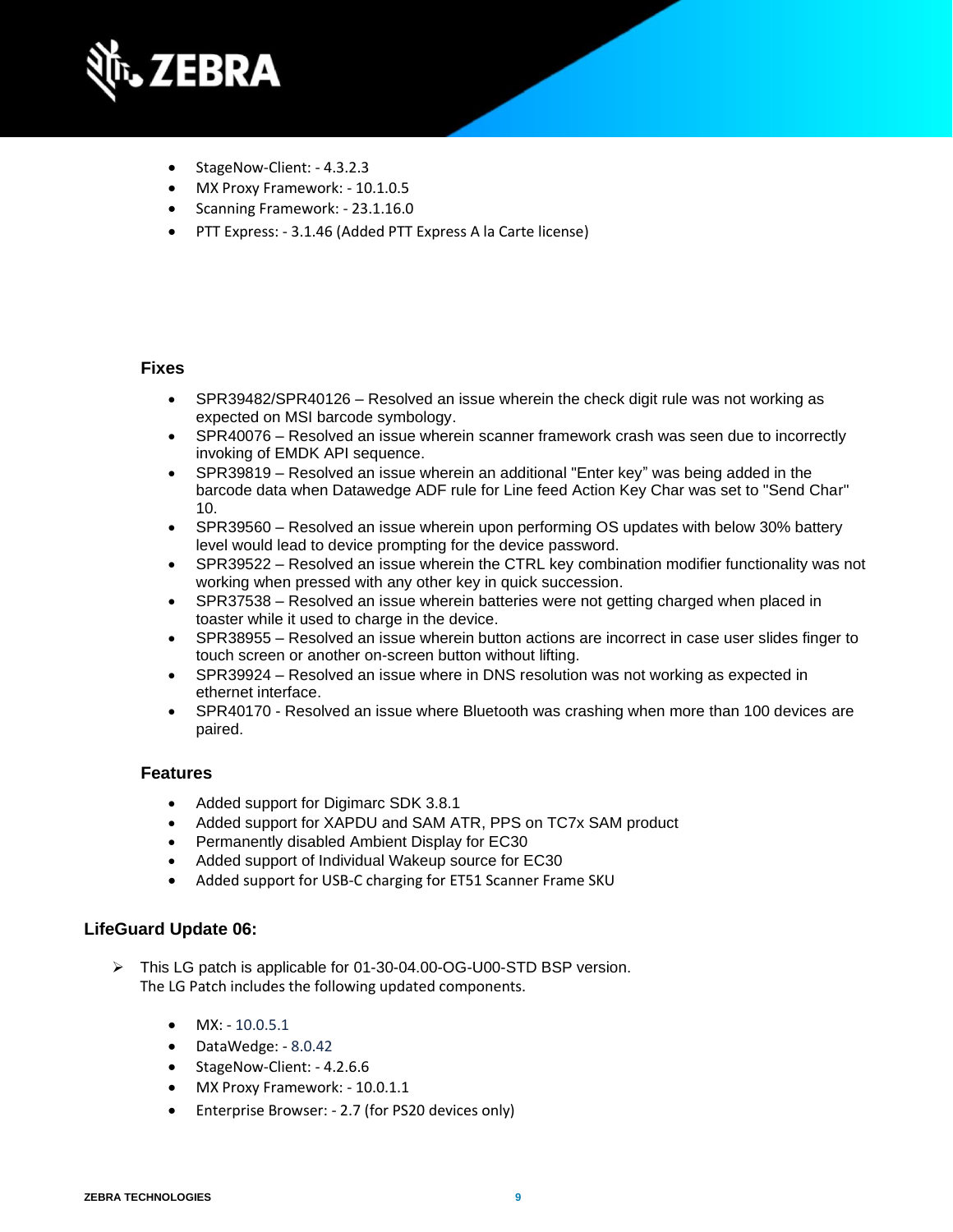

#### **Fixes**

- SPR39784/SPR39879 Resolved an issue wherein setting time zone would not set the time correctly via MX
- SPR39878 Resolved an intermittent crash issue in Datawedge.
- SPR39592 Resolved an issue wherein intermittently the BT Pairing pop up would appear on disconnecting a BT scanner.
- SPR39647 Resolved an issue wherein CODE39 symbology was not being decoded
- SPR39327 Resolved an issue wherein intermittently devices would get stuck in fastboot screen after a Factory reset.

#### **Features**

- Added eSIM provisioning
- Added support to change the device's domain selection like from voice to data and vice versa.
- Added auto selection of active SIM/USIM/eSIM subscriptions when device is in DSDS mode

#### **LifeGuard Update 04:**

- ➢ This LG patch is applicable for 01-30-04.00-OG-U00-STD BSP version. The LG Patch includes the following updated components.
	- $MX: -10.0.2.6$
	- DataWedge: 8.0.37
	- StageNow-Client: 4.2.5.5
	- Enterprise Keyboard: 2.2.2.3
	- EMDK: 8.0.10.2621
	- DDT: 1.20.0.2
	- Event injection Service: 4.3.0.0
	- Zebra Folder: -10.0
	- Wi-Fi: FUSION\_QA\_2\_1.11.0.008\_O
	- OSX: QCT.81.8.25.18

- SPR39012 Resolved an issue wherein the profile with SKIP\_SUW used to take more time to get applied
- SPR39545-Resolved an issue wherein external USB keyboard was not getting disabled via StageNow or MX
- SPR39405- Resolved an issue wherein cellular network connection failure were observed.
- SPR39514-Resolved an issue wherein while using chrome in GMS restricted profile, enable Google Play services notification popup used to appear.
- SPR39613 Resolved an issue where Device was unable to fetch UUID details of remote device
- SPR39513- Resolved an issue wherein screen would not wake up from suspend when using scan-trigger as wakeup source
- SPR39006 Added support to automatically agree to the location consent when the location modes are changed using WirelessMgr CSP
- SPR35665 Resolved an issue wherein Google keyboard settings are not persisting through a reboot when configured directly after factory reset
- SPR38534 Resolved an issue where disconnection is observed in Fast Transition mode when device is in suspend state.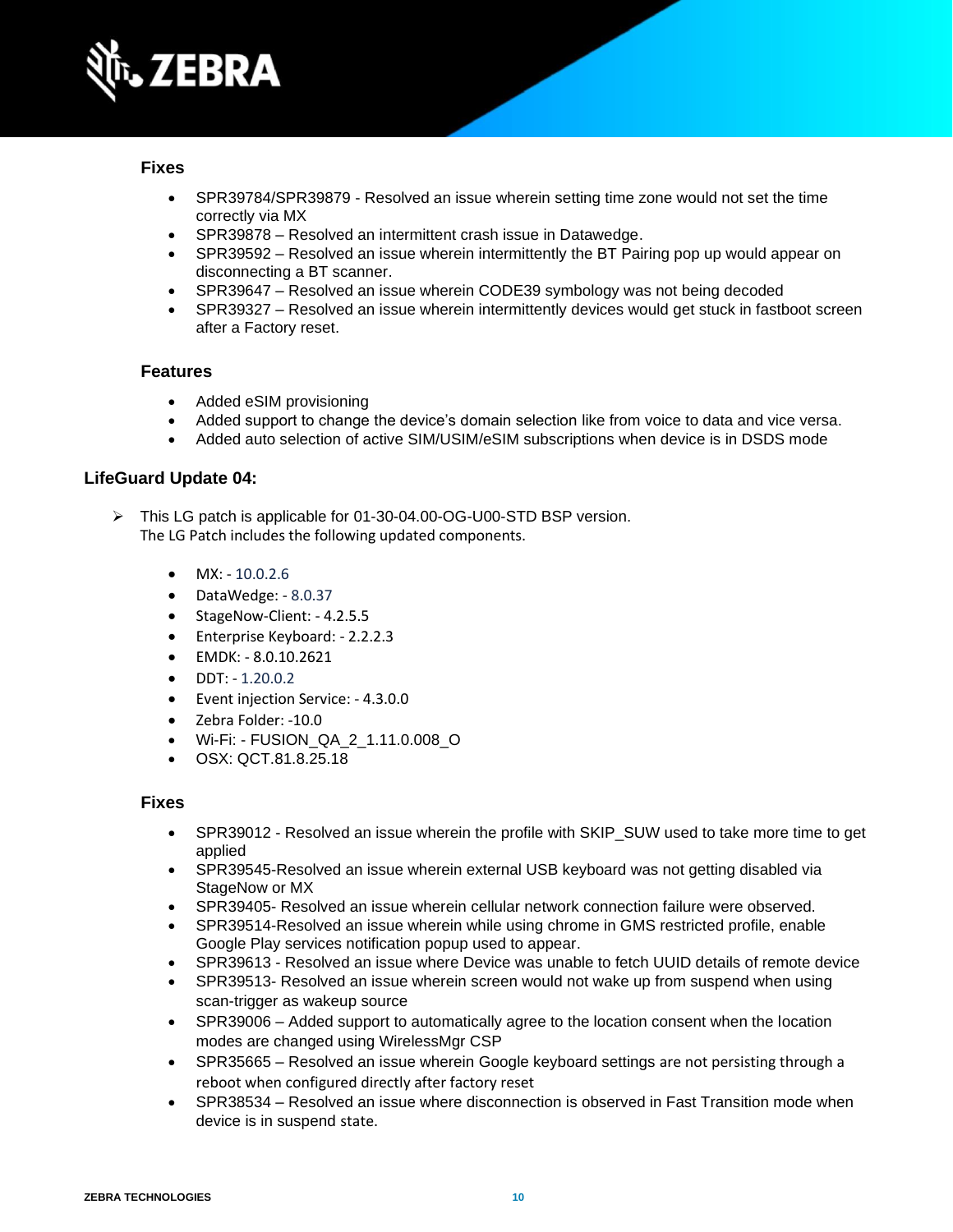

- SPR39082 Resolved an issue wherein Intermittent loss of Ethernet connection is observed.
- SPR38880 Resolved an issue wherein device gets stuck on bootup screen.
- SPR38885 Added support to allow package installation while App whitelist is enabled with App verification mode as long as the package and its corresponding signature is whitelisted.
- SPR39332 Resolved an issue wherein scanning multiple barcodes would not work while in SKIP SETUP Wizard screen
- SPR38739 Resolved an issue wherein streaming of certain MP3 files used to fail
- SPR38748 Resolved an issue wherein multicast voice traffic reception is improved.
- SPR39578-Resolved an issue where Device was unable to retain Bluetooth connection after idle timeout period
- Fixed an issue on SE4750 scanner devices where scanning would occasionally stop after extensive scanning.
- SPR39544 Resolved an issue wherein the eMMC health data was being reported incorrectly for a specific flash part.
- SPR39644 Included Rxlogger v5.4.16.0 that provides option to store the logs in the Internal sdcard, even when external SDcard is present on the device. User needs to select "Enable Internal sdcard only" to store the logs in the internal sdcard.

- Added Workstation Dock Enhancements & PH10 Support.
- Added Ability to Provision network credentials as part of Android Setup Wizard.
- Added support for Google QR Code integration with device scanner.
- Added support for Raw and IrCOMM modes for existing IrDA SW package.
- Added secure DataWedge Intent APIs for device and data security.
- Added support of Dynamic Staging to mass create barcodes from a single profile.
- Added Ability to easily add support for new File Transfer protocols.
- Added support to Control Access to Sensitive MX Functions.
- Added MC93 Cold Storage SKUs Heater Control Logic Optimization.
- Added Scanner Frame support for ET51.
- Added support for Connectivity analysis retry in Worry Free Wifi.
- Added support for Image Capture with anchor barcode.
- Added support for Sensitivity parameter for Presentation mode.
- Added support for Trigger modes (Timed Release & Timed Hold) support in DS36xx and L36xxx scanners.

### **Cellular carrier supported**

AT&T, Verizon Wireless, Sprint, Telstra, and ROW (Rest of World)

## **Version Information**

Below Table contains important information on versions

|--|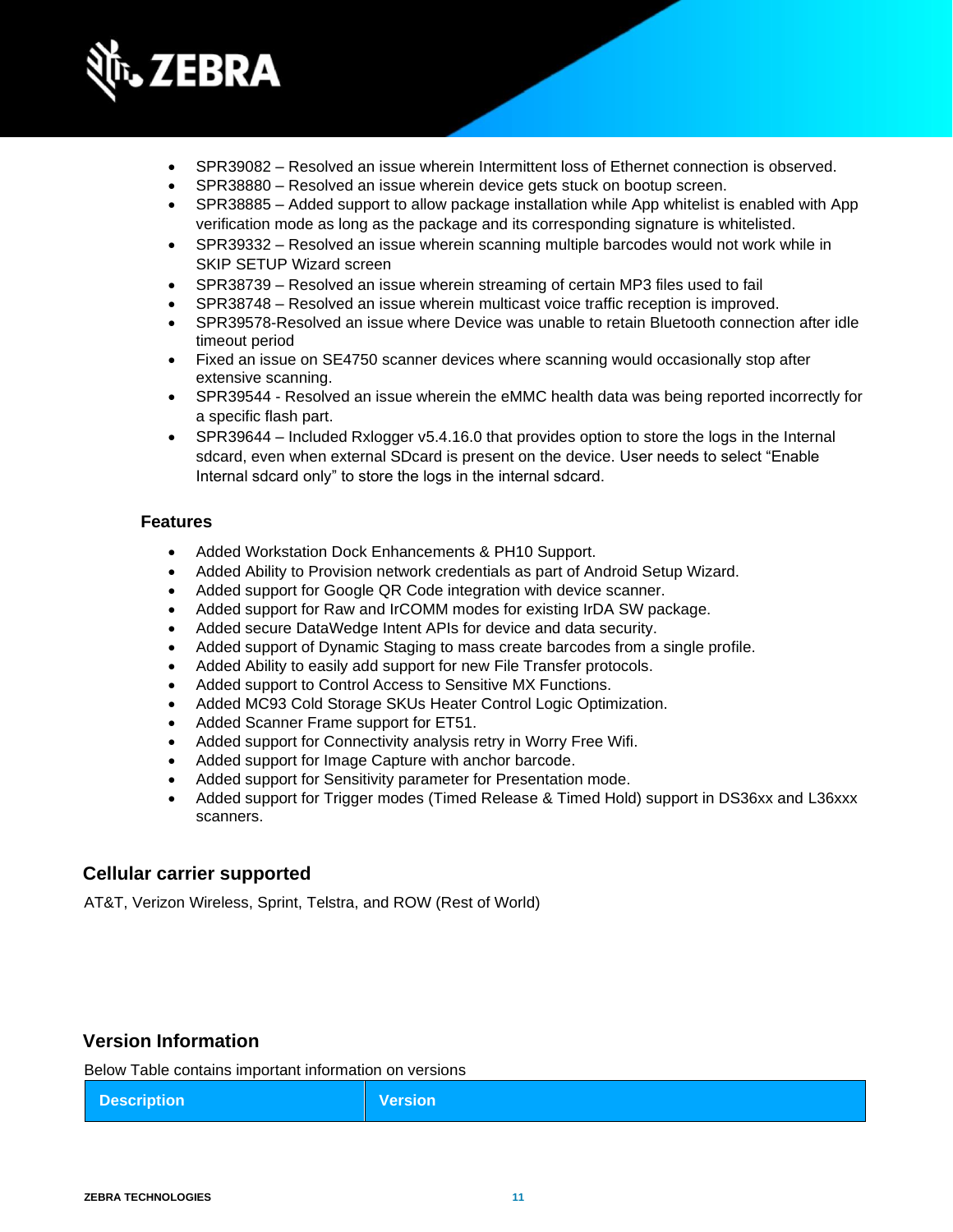

| <b>Product Build Number</b> | $X1-30-04.00-OG-U41-STD$                            |
|-----------------------------|-----------------------------------------------------|
| <b>Android Version</b>      | 8.1.0                                               |
| <b>Security Patch level</b> | Oct 05, 2021                                        |
| Linux Kernel                | 4.4.78                                              |
| <b>Component Versions</b>   | Please see Component Version under Addendum section |

## **Important Links**

- **Requirements and Instructions** 
	- o [Installation and setup instructions](https://www.zebra.com/content/dam/zebra_new_ia/en-us/software/operating-system/helios/oreo-os-update-instructions.pdf)
- **[Zebra Techdocs](https://techdocs.zebra.com/)**
- [Developer Tools](https://developer.zebra.com/)

## <span id="page-11-0"></span>**Upgrade Options**

Below table provides detailed information on shortest path to upgrade based on current version of software.

| <b>Current</b>    | Software Steps to get to this Release |                 |
|-------------------|---------------------------------------|-----------------|
| Version on Device |                                       | <b>Comments</b> |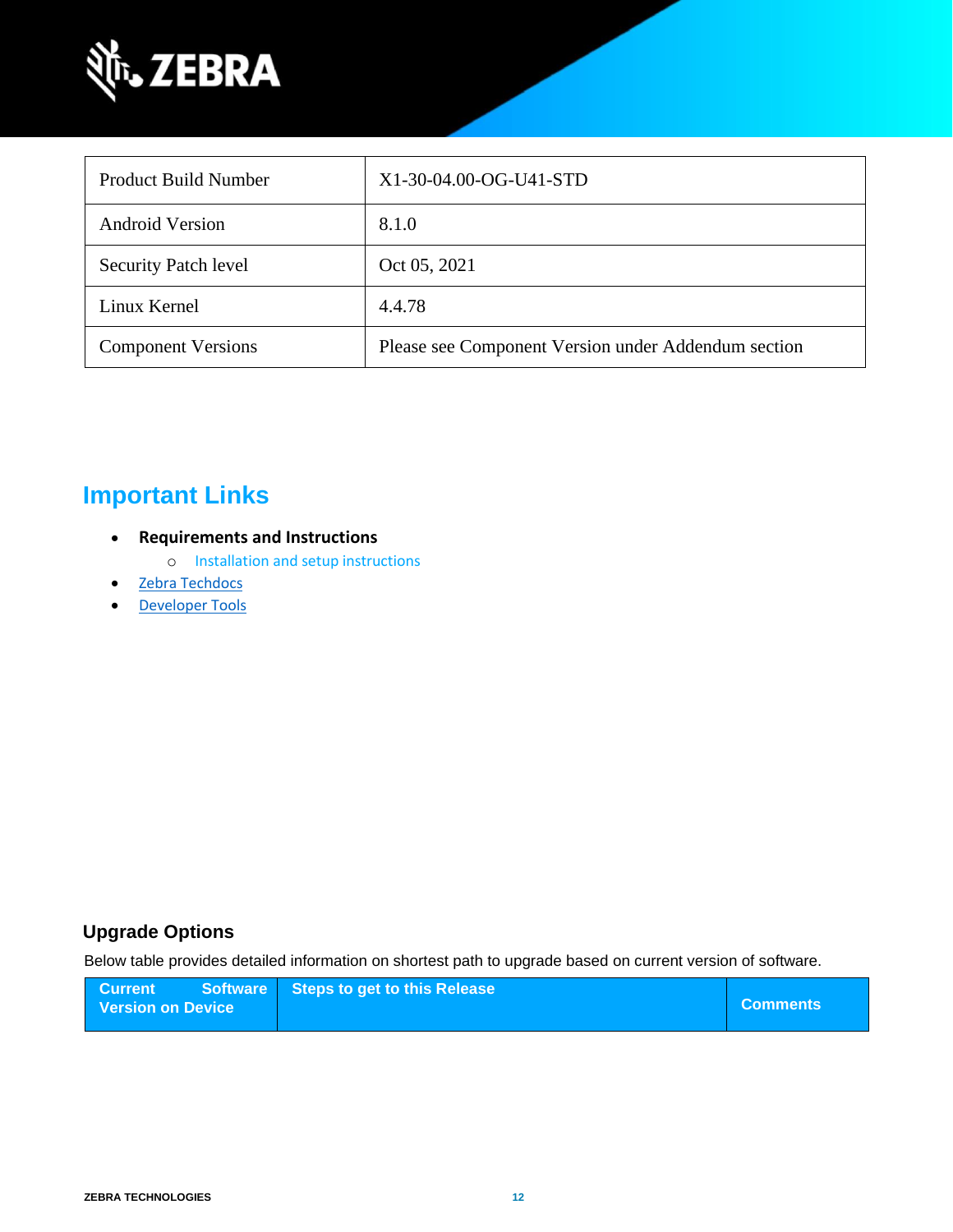

| $01-12-01.00-OG-Uxx$<br>$01-13-20.00-OG-Uxx$<br>01-18-02.00-OG-Uxx<br>$01-21-18.00-OG-Uxx$ | Apply Full Package Update<br>HE_FULL_UPDATE_01-30-04.00-OG-U00-STD.zip<br><b>Followed by</b><br>Apply Delta Update<br>HE_DELTA_UPDATE_01-30-04.00-OG-U41-STD.zip                                                                                                                                                                                                                        | <b>Full Package</b><br>Update                                                                                         |
|--------------------------------------------------------------------------------------------|-----------------------------------------------------------------------------------------------------------------------------------------------------------------------------------------------------------------------------------------------------------------------------------------------------------------------------------------------------------------------------------------|-----------------------------------------------------------------------------------------------------------------------|
| $01-23-18.00-OG-Uxx$                                                                       | <b>Option 1:</b> Apply Delta Package Update<br>HE_DELTA_UPDATE_01-23-18.00-OG_TO_01-30-<br>04.U00-OG.zip<br><b>Followed by</b><br>Apply Delta Update<br>HE_DELTA_UPDATE_01-30-04.00-OG-U41-STD.zip<br><b>Option 2:</b> Apply Full Package Update<br>HE_FULL_UPDATE_01-30-04.00-OG-U00-STD.zip<br><b>Followed by</b><br>Apply Delta Update<br>HE_DELTA_UPDATE_01-30-04.00-OG-U41-STD.zip | Option #1 is<br>recommended as<br>size of Delta<br>package update<br>is smaller<br>compared to Full<br>Package Update |
| 01-30-04.00-OG-Uxx                                                                         | Apply Delta Update<br>HE_DELTA_UPDATE_01-30-04.00-OG-U41-STD.zip                                                                                                                                                                                                                                                                                                                        |                                                                                                                       |

NOTE:

- 1. The MC93 devices with below HW IDs are not allowed to downgrade to any of the older BSPs than 01.30.04.
	- a. HW IDs: 513, 514, 521, 544, 549, 588, 589
	- b. The HW ID from MC93 devices can be found under "Settings->System->About phone->SW Components ->HW ID"
- 2. The TC72/TC77 devices with new display vendor are not allowed to downgrade to any of the older BSPs. For TC72 the device is not allowed to upgrade to Android P BSP 2.11.01. To identify the display type on TC72/TC77 devices user can check the ro.config.device.display property using getprop command from adb.
	- a. For TC72/TC77 Original display vendor device [ro.config.device.display] = 900
	- b. For TC72/TC77 New display vendor device [ro.config.device.display] = 512
- 3. In devices with AR1337 camera on TC72, TC77,TC52,TC57,MC93,TC83 , the camera will not work with any of the older LG releases or BSPs below 01-30-04.00-OG-U15.They can be identified by reading the property "ro.config.device.camera0" using getprop command from adb.
	- a. [ro.config.device.camera0]: [128]
	- b. [ro.config.device.camera0\_sensor\_name]: [ON-Semi AR1337]
	- c. TC52, TC77, TC72, TC77 AR1337 new SKU list with AR1337 camera support is available in Device support section in the release notes
- 4. TC83 Rev B SKU's (HW ID's 651,653,654,655,656,658,659,660,661,662,664,666,667,668,669) are not allowed to downgrade to any of the older LG releases or BSPs below 01-30-04.00-OG-U15.
	- a. The HWID can be identified from Settings->System->About phone->SW Components->HW ID or by reading the property "ro.config.device.sku" using getprop command from adb .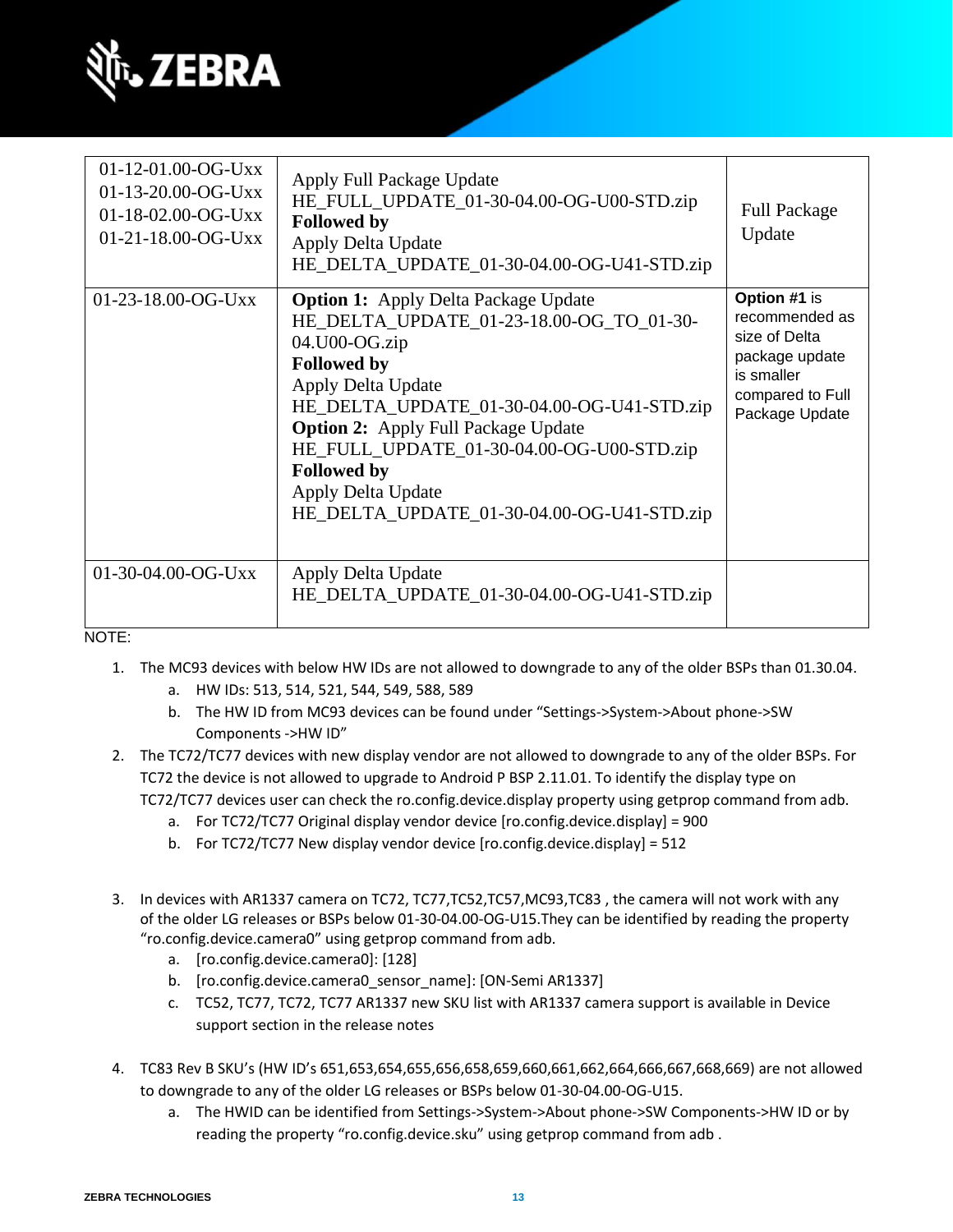

- 5. The MC93 devices with SHT4x Humidity Sensor require 01-30-04.00-OG-U35-STD or higher to ensure full humidity sensor functionality MC93 SHT4x humidity sensor devices can't be downgrade below 01.30.04 Lifeguard Update 35 To identify the SHT4x humidity sensor on the device users can check the ro.config.device.sku property using getprop command from adb.
	- a. Devices with for SHT4x humidity sensor will have [ro.config.device.sku] = 522 or 523.
	- b. Devices with SHT4x humidity sensor will list HW ID as 522 or 523 on "Settings-->About phone-->SW components-->HW ID"
- 6. To identify the LSM6DSM Gyroscope/accelerometer sensor on the device users can check the ro.config.device.gyro property using getprop command from adb.
	- a. Devices with LSM6DSM sensor will have [ro.config.device.gyro] = 8.
	- b. Devices with LSM6DSM sensor will list sensor type as LSM6DSM on "Settings-->About phone-->SW components-->Gyroscope" or "Settings-->About phone-->SW components -- >Accelerometer".
- 7. LG CFE Patch U41 is a Mandatory patch for devices with WLAN Front End Module 45868 & BT Filter 22545 WLAN Front End Module can be identified using adb shell getprop ro.config.device.wlan\_fem [ro.config.device.wlan\_fem]: [QM45868]

BT Module can be identified using adb shell getprop ro.bluetooth.bt\_filter ro.bluetooth.bt\_filter=QM22545

## **Known Constraints and Workarounds**

- WiFi sleep policy set to "Always" (Android O limitation)
- As GMS Restricted Mode is available in this release, Customers using Enable/Disable GMS apps may want to consult the settings types for App Manager, Power Manager and GMS Manager in Zebra's Tech Docs. Functionality originally in Enable/Disable GMS apps (App Manager) has been moved to GMS Restricted Mode (GMS Manager).
- Some devices operate at 320 dpi. This screen configuration results in the majority of the AOSP applications displaying content consistently in both portrait and landscape modes. In most cases if the application layout is not optimal in landscape it is optimal in portrait or vice versa. However, there are a few applications that do not render properly in either portrait or landscape. In this case the suggested alternative is to change the display size using the bundled Display Settings APK or use settings menu to change the display size and font size (settings  $\Box$  Display  $\Box$  Advanced settings  $\Box$  Display Size / Font Size).
- Upgrading from a higher SPL level in Oreo to a lower SPL level in A10, will result in loss of user data.
- Illumination brightness is set to maximum by default for SE4710 and SE4750 Scan Engines.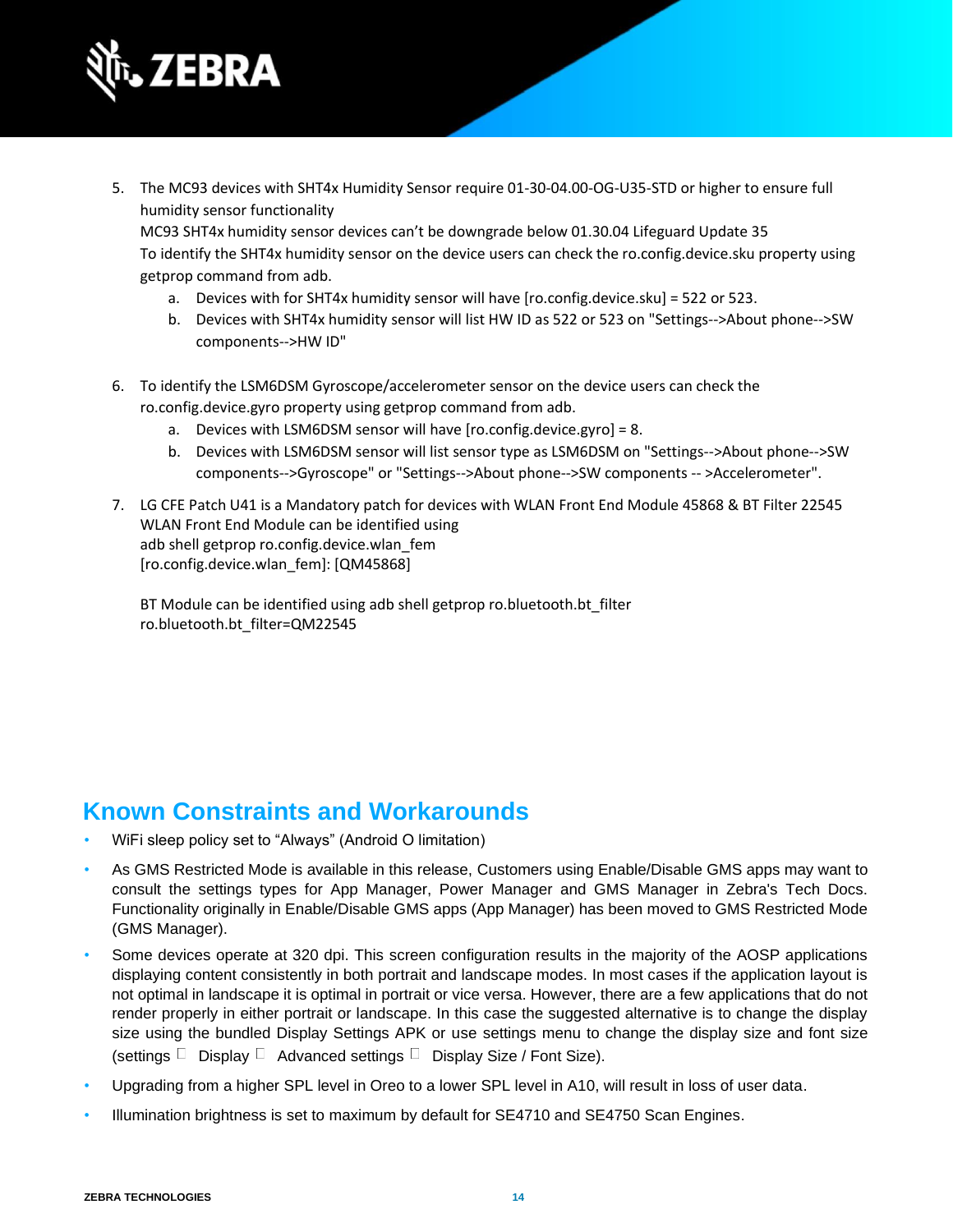

• TC72/TC77, TC52/57 devices with LSM6DSM Gyroscope/accelerometer Sensor shouldn't use software released before 01-30-04.00-OG-U31. To identify the Gyroscope/accelerometer sensor on the device users can check the ro.config.device.gyro property using getprop command from adb.

Devices with LSM6DSM sensor will have [ro.config.device.gyro] = 8.

Devices with LSM6DSM sensor will list sensor type as LSM6DSM on "Settings-->About phone-->SW components-->Gyroscope" or "Settings-->About phone-->SW components -->Accelerometer".

- Support for ZBK-ET5X-10SCN7-02 and ZBK-ET5X-8SCN7-02 (SE4770 scan engine devices) is not available with software released before 01-30-04.00-OG-U20-STD.
- From patch LG U35 onwards, due to an GMS App update, device fails to download QR reader needed for DO enrollment after factory/enterprise reset. this can be mitigated by performing DO enrollment using QR method before updating to U35 or above

## **Device Support**

This software release has been approved for use on the following devices.

| <b>Device</b><br><b>Family</b>    | <b>Part Number</b>                                                               |                                                                                         | <b>Device Specific</b><br><b>Manuals and</b><br><b>Guides</b> |
|-----------------------------------|----------------------------------------------------------------------------------|-----------------------------------------------------------------------------------------|---------------------------------------------------------------|
| <b>TC52</b>                       | TC520K-1PEZU4P-NA<br>TC520K-1PEZU4P-A6<br>TC520K-1PEZU4P-FT<br>TC520K-1PEZU4P-IA | TC520K-1HEZU4P-IA<br>TC520K-1HEZU4P-NA<br>TC520K-1HEZU4P-A6<br>TC520K-1HEZU4P-FT        | <b>TC52 Home Page</b>                                         |
| <b>TC52 -</b><br>AR1337<br>Camera | TC520K-1PFZU4P-A6                                                                | TC520K-1PFZU4P-NA                                                                       | <b>TC52 Home Page</b>                                         |
| TC72-<br>AR1337<br>Camera         | TC720L-0MK24B0-A6<br>TC720L-0MK24B0-NA                                           | TC720L-0ML24B0-A6<br><b>TC720L-0ML24B0-NA</b>                                           | <b>TC72 Home Page</b>                                         |
| <b>TC72</b>                       | TC720L-0ME24B0-A6<br>TC720L-0ME24B0-NA<br>TC720L-0ME24B0-BR<br>TC720L-0ME24B0-IA | <b>TC720L-0ME24B0-TN</b><br>TC720L-0ME24B0-FT<br>TC720L-0MJ24B0-A6<br>TC720L-0MJ24B0-NA | <b>TC72 Home Page</b>                                         |
| <b>PS20</b>                       | PS20J-P4G1A600<br>PS20J-P4G1NA00<br>PS20J-P4G1A600                               | PS20J-B2G1A600<br>PS20J-B2G1NA00<br>PS20J-B2G1NA00                                      | <b>PS20 Home Page</b>                                         |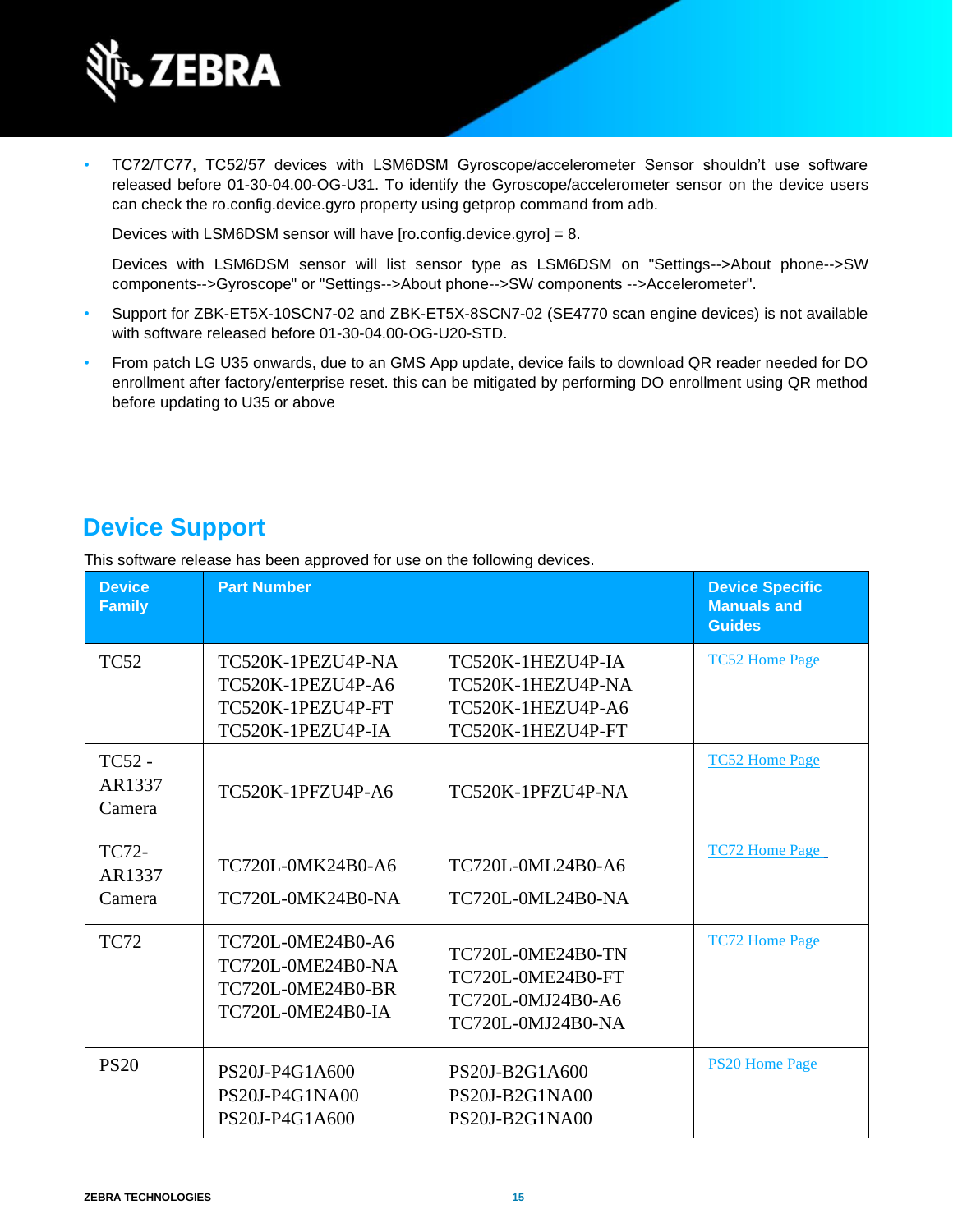

|                                  | PS20J-P4G1NA00<br>PS20J-B2G1A600                                                                                                         | PS20J-P4H1A600<br>PS20J-P4H1NA00                                                                                                                |                       |
|----------------------------------|------------------------------------------------------------------------------------------------------------------------------------------|-------------------------------------------------------------------------------------------------------------------------------------------------|-----------------------|
| <b>TC57</b>                      | TC57HO-1PEZU4P-A6<br>TC57HO-1PEZU4P-NA<br>TC57HO-1PEZU4P-XP<br>TC57HO-1PEZU4P-FT<br>(FIPS SKU)                                           | TC57HO-1PEZU4P-IA<br>TC57HO-1PEZU4P-BR<br>TC57HO-1PEZU4P-ID                                                                                     | <b>TC57 Home Page</b> |
| TC57 -<br>AR1337<br>Camera       | TC57HO-1PFZU4P-A6                                                                                                                        | TC57HO-1PFZU4P-NA                                                                                                                               | <b>TC57 Home Page</b> |
| <b>TC77</b>                      | TC77HL-5ME24BG-A6<br>TC77HL-5ME24BG-NA<br>TC77HL-5ME24BG-FT<br>(FIPS SKU)<br>TC77HL-5ME24BD-IA<br>TC77HL-7MJ24BG-NA<br>TC77HL-7MJ24BG-A6 | TC77HL-5ME24BD-ID<br>TC77HL-5ME24BG-EA<br>TC77HL-5MG24BG-EA<br>TC77HL-6ME34BG-A6<br>TC77HL-5ME24BD-BR<br>TC77HL-5MJ24BG-NA<br>TC77HL-5MJ24BG-A6 | <b>TC77 Home Page</b> |
| <b>TC77-</b><br>AR1337<br>Camera | TC77HL-5MK24BG-A6<br>TC77HL-5MK24BG-NA                                                                                                   | TC77HL-5ML24BG-A6<br>TC77HL-5ML24BG-NA                                                                                                          | <b>TC77 Home Page</b> |
| MC9300                           | MC930B-GSXXG4XX<br>MC930P-GSXXG4XX<br>MC930P-GFXXG4XX                                                                                    | MC930B-GSXXG4NA-XX<br>MC930P-GSXXG4NA-XX                                                                                                        | MC9300 Home Page      |
|                                  |                                                                                                                                          | Note: 'x' Stands for wild card for different configurations.                                                                                    |                       |
| ET51                             | ET51CE-G21E-00A6<br>ET51CE-G21E-00NA<br>ET51CE-G21E-00IA<br>ET51CE-G21E-SFNA                                                             | ET51CT-G21E-00A6<br>ET51CT-G21E-00NA<br>ET51CE-G21E-SFA6                                                                                        | ET51 Home Page        |
| ET56                             | ET56DE-G21E-00A6<br>ET56DE-G21E-00IA                                                                                                     | ET56DE-G21E-00NA                                                                                                                                | ET56 Home Page        |
| <b>CC600</b>                     | CC600-5-3200LNNA<br>CC600-5-3200LNWW                                                                                                     | CC600-5-3200LNIN                                                                                                                                | CC600 Home Page       |
| <b>CC6000</b>                    | CC6000-10-3200LCWW<br>CC6000-10-3200PCWW<br>CC6000-10-3200LCNA                                                                           | CC6000-10-3200PCNA<br>CC6000-10-3200LNNA<br>CC6000-10-320NLCWW                                                                                  | CC6000 Home Page      |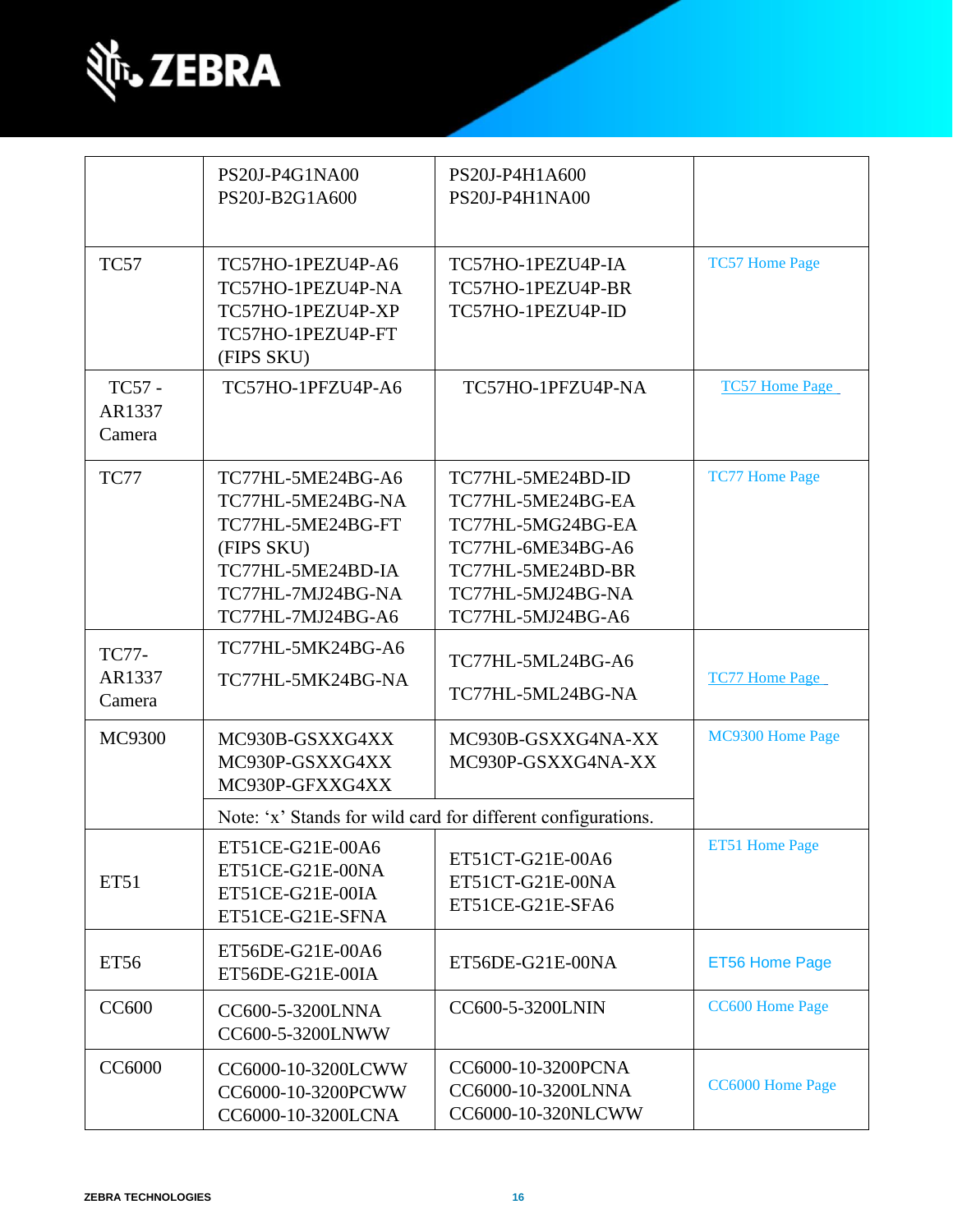

|               | CC6000-10-320NLCNA                                                                                                                                                                                                                                       |                                                                                                                                                                                                                                                                                                                          |                         |
|---------------|----------------------------------------------------------------------------------------------------------------------------------------------------------------------------------------------------------------------------------------------------------|--------------------------------------------------------------------------------------------------------------------------------------------------------------------------------------------------------------------------------------------------------------------------------------------------------------------------|-------------------------|
| <b>VC8300</b> | VC83-08FOCABAABA-I<br>VC83-08FOCQBAABA-I<br>VC83-<br>08FOCQBAABANA                                                                                                                                                                                       | VC83-08SOCABAABA-I<br>VC83-08SOCQBAABA-I<br>VC83-08SOCQBAABANA<br>VC83-08SOCQBAABAIN                                                                                                                                                                                                                                     | VC8300 Home Page        |
| <b>TC8300</b> | TC83B0-x005A510NA<br>TC83B0-x005A61CNA<br>TC83BH-x205A710NA<br>TC83B0-x005A510RW<br>TC83B0-x005A61CRW<br>TC83BH-x205A710RW<br>TC83B0-x005A510CN<br>TC83B0-x005A61CCN<br>TC83BH-x205A710CN<br>TC83B0-x005A510IN<br>TC83B0-x005A61CIN<br>TC83BH-x205A710IN | TC83BH-x206A710NA<br>TC83BH-x206A710RW<br>TC83B0-4005A610NA<br>TC83B0-4005A610RW<br>TC83B0-4005A610CN<br>TC83B0-4005A610IN<br>TC83B0-5005A610NA<br>TC83B0-5005A610RW<br>TC83B0-5005A610CN<br>TC83B0-5005A610IN<br>TC83B0-x005A510TA<br>TC83BH-x205A710TA<br>Note: 'x' Stands for wild card for different configurations. | <b>TC8300 Home Page</b> |
| <b>EC30</b>   | EC300K-1SA2ANA<br>EC300K-1SA2AA6<br>EC300K-1SA2AIA                                                                                                                                                                                                       | KT-EC300K-1SA2BNA-10<br>KT-EC300K-1SA2BA6-10                                                                                                                                                                                                                                                                             | <b>EC30 Home Page</b>   |
| L10AW         | RTL10B1-xxAxxX0x00A6<br>(ROW)<br>RTL10B1-xxAxxX0x00IN<br>(India)                                                                                                                                                                                         | RTL10B1-xxAxxX0x00NA<br>(NA)                                                                                                                                                                                                                                                                                             | L10 Home Page           |
|               |                                                                                                                                                                                                                                                          | Note: 'x' Stands for wild card for different configurations.                                                                                                                                                                                                                                                             |                         |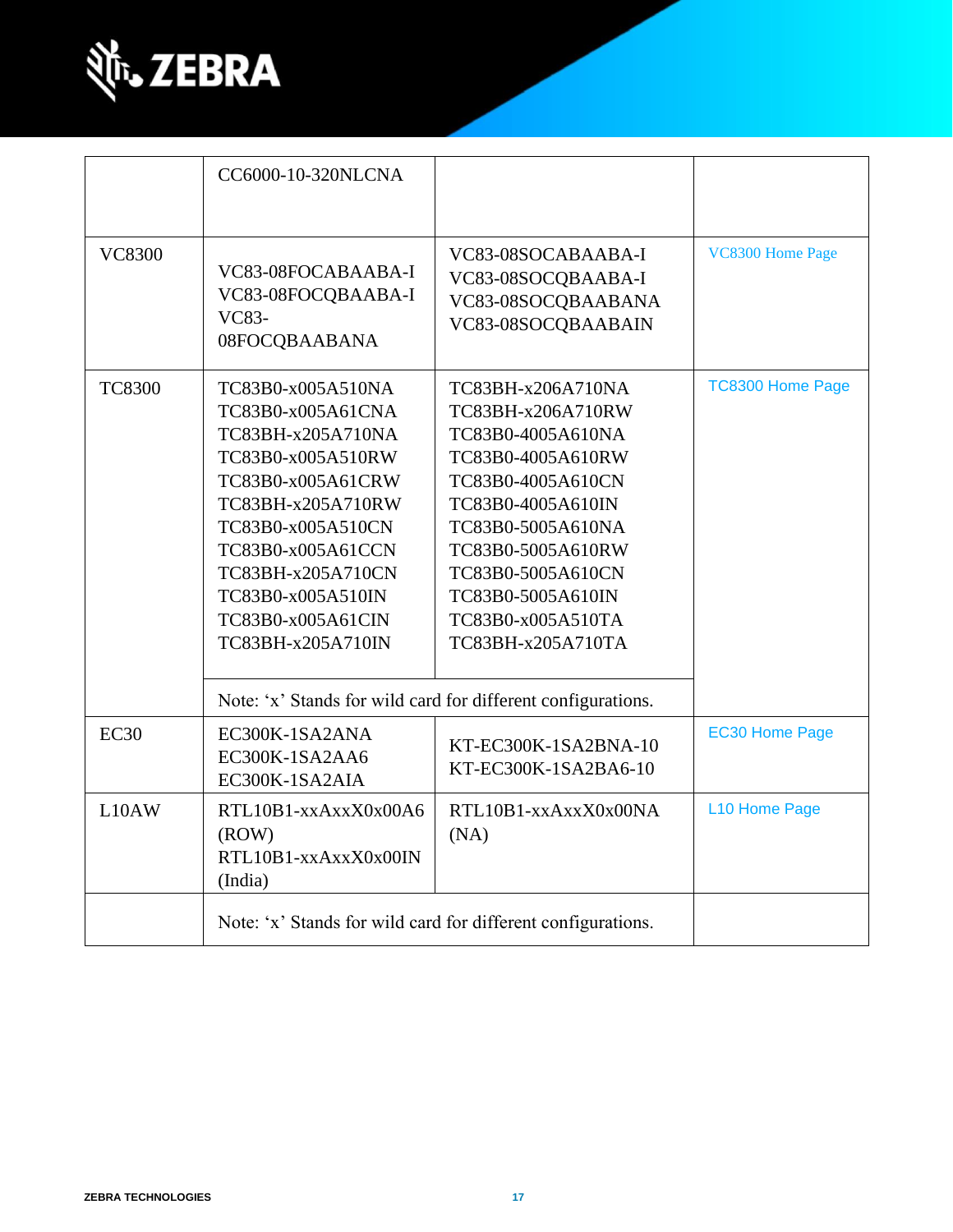

# **Addendum**

## **Component Versions**

| <b>Component / Description</b>   | <b>Version</b>                         |  |
|----------------------------------|----------------------------------------|--|
| ActiveEdge                       | 2.5.16                                 |  |
| AnalyticsMgr                     | 2.4.0.1254                             |  |
| <b>Battery Management</b>        | Version: 1.4.2                         |  |
| <b>Battery Swap [Enhanced]</b>   | Version: 2.2.1                         |  |
| <b>Bluetooth Pairing Utility</b> | Version 3.16                           |  |
| <b>Device Central</b>            | 2.1.0.15                               |  |
| DataWedge                        | 8.2.211                                |  |
| <b>EMDK</b>                      | 9.0.3.3003                             |  |
| Enterprise Keyboard              | 2.2.2.3                                |  |
| <b>System Update</b>             | 1.0.0.8                                |  |
| <b>MXMF</b>                      | 10.3.0.28                              |  |
| <b>OSX</b>                       | QCT.81.8.26.23                         |  |
| StageNow-Client                  | 5.1.0.1                                |  |
| Wi-Fi                            | FUSION_QA_2_1.11.0.025                 |  |
| License Manager                  | 5.0.0                                  |  |
| <b>MSRN</b>                      | 2.01                                   |  |
| <b>NFC</b>                       | NFC_NCIHALx_ARC0.8.4.0                 |  |
| <b>PTT</b> Express               | 3.1.54                                 |  |
| Rxlogger and RxLoggerUtility     | Version 5.4.16.0 and Version: 1.3.3.12 |  |
| <b>Scanning Framework</b>        | 23.1.24.1                              |  |
| Simulscan                        | "Version: 4.0.5"                       |  |
| WorryFree Wifi Analyzer          | 3.2.13                                 |  |